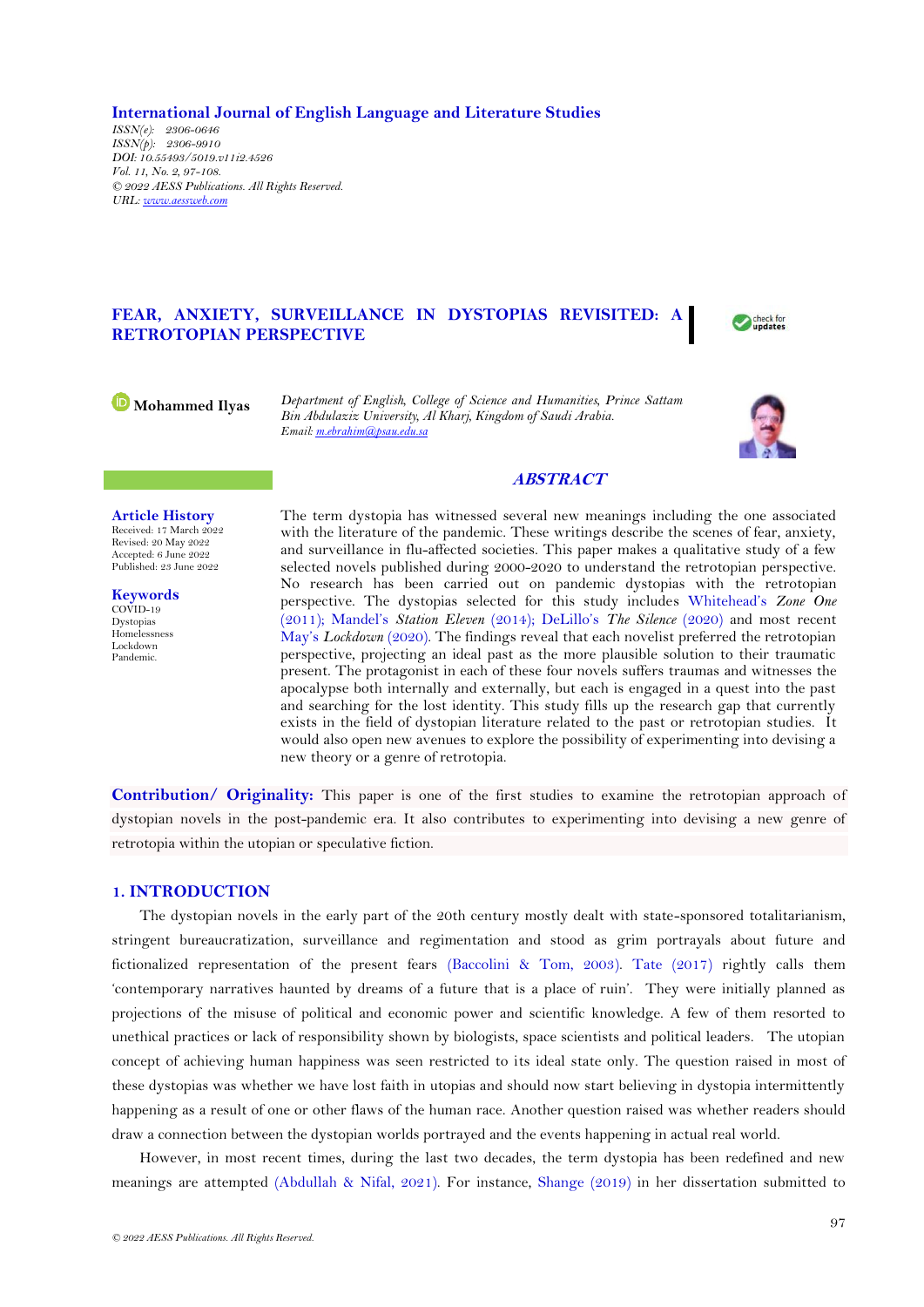Pennsylvania university, rediscovered dystopia and equated them as progressive dystopias. According to her, progressive dystopias echoed the wrath of the Black communities, Islamophobia, anti-immigrant sentiments, and racial discrimination. While early dystopias described the totalitarian conflicts, progressive dystopias depicted the conflict between the racialized minorities and more privileged communities. The word progressive represents the positivism, so [Shange \(2019\)](#page-11-2) optimistically portrayed a "multiracial coalition" to bring a "democratic social change" (xi). Her work symbolizes, in her own words, "carceral progressivism", which she conceptualized as a kind of "liberal" state machinery working towards amalgamating socially the Blacks with the whites, or at least trying to devise methods to ameliorate the white supremacy over the anti-Black racism, devising the concept of multiracial coalition. What [Shange \(2019\)](#page-11-2) is attempting to obtain from her research was how to negate the dystopian element in the present world and attempt to rebuild with coalition, social democracy, welfare governance, efficient bureaucracy and absence of colonial and racial discrimination. It is thus an attempt to return to a utopia-like world where idealism and sanity prevail, to revive the humanitarian ideology which seem to have succumbed to war and politics of the modern times.

Another kind of writings recently, which the term dystopian is associated with, is the literature of the pandemic, of the killer-virus, which forces the human race to collapse infecting the entire human population on the earth. Some of the prominent works include [Whitehead \(2011\)](#page-11-0); [Mandel \(2014\)](#page-10-0); [DeLillo \(2020\)](#page-10-1) and most recent [\(May, 2020\)](#page-10-2) on influenza pandemic (published 2021, written in 2005). Each of these dystopias describes fictionally how human flaws can bring disaster to the entire humanity. Each of these novels is a dehumanized depiction of a flu-infected human race suffering from a deadly virus. These narratives offer scenes of fear, anxiety, and surveillance that one had witnessed in contemporary dystopias.

As in most dystopias, these works too explained how to make this earth habitable once again by fighting the virus. These dystopian narratives were not given much importance until the COVID-19 did really happen and construed most of those fears and anxieties as plausible, hitherto seen only as fictitious and fallacious [\(Eringfeld,](#page-10-3)  [2021;](#page-10-3) [McMillan, 2022\)](#page-10-4). The question arises that when any literary work makes such dystopian portrayals, should readers draw a connection between the dystopian world of the novel and the events happening in actual real world. It also makes readers quizzical about the causes of those traumatic events and whether any containment measures exist to resolve the threats.

This idea is consistent with the views of Margaret Atwood, who has written quite a few modern dystopias highlighting the causes why civilizations collapse. Commenting on COVID-19 and lockdown, she says, "our lockeddown world might be an unpleasant, frightening, disagreeable place you don't want to be", but it is not "dystopian". Her argument is that since a dystopia is a deliberately "arranged" society by a totalitarian regime, the current pandemic was not "arranged" and it is not "a deliberate totalitarianism". It is "an emergency crisis" and therefore not a dystopia. This is a strong support to the argument of the current research that aims to look for the positivism in the new and modern dystopias, and to relate them with the real and actual events, thus finding ways and means to stop calling them dystopias but products of man's callous steps and abuse of scientific knowledge.

The current research is an attempt to revisit a few 'new' and 'modern' dystopias of the 21st century, specifically to highlight the retrotopian perspective, or how to revive the past which is being systematically abandoned. For the purpose of revisiting these dystopias, it was essential to find out how the hopes of humanity can be kept alive. The retrotopian vision was seen as the answer. The Latin prefix "*retro*" means "backwards" or "in the past time," is added to "utopia" meaning an ideal society. The rationale behind using the retrotopian perspective in this research was to emphasize upon the need to build a vision, not about a future-to-be-created, but revive the past that has been abandoned, a past that was stable, trustworthy and glorious. This projection could be called retrotopian, a term which is retrospectively applicable on all social, political, cultural, scientific and economic practices [\(Clegg, 2018\)](#page-10-5). [Bauman \(2018\)](#page-9-2) asserted that "Retrotopian ….is the outcome of a dramatic U-turn in the public mindset, [diverting] public from un-trustworthy future to …. vaguely remembered past, valued for its assumed stability and so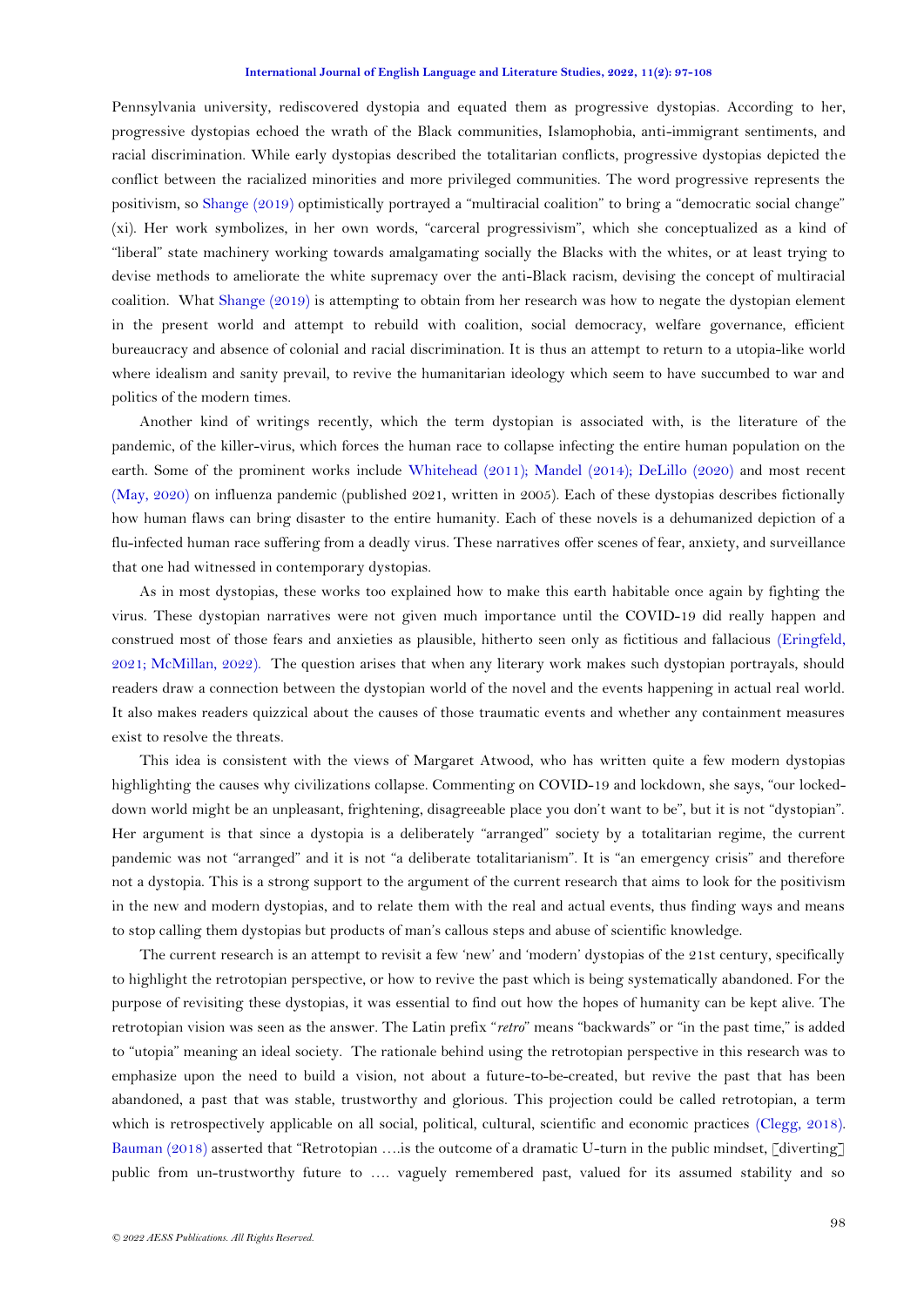trustworthiness". A very few writings on dystopian novels have attempted an empirical analysis in retrotopian perspective; rather they have dealt with the negation of the past. This has led to a big research gap that needs to be filled up by attempting a study of a literary text, specifically a new and modern dystopia. This study proposes to make an empirical and generic analysis of selected diasporic literary works of the last two decades (2000 -2020), specifically those that dealt will flu pandemic and investigate how these narratives could be extrapolated in the present; and how their projections could implicate in building and establishing a new world. The following four novels were selected for this study: [Whitehead](#page-11-0)'s *Zone One* (2011); Mandel's *[Station Eleven](#page-10-0)* (2014); [DeLillo](#page-10-1)'s *[The](#page-10-1)  [Silence](#page-10-1)* (2020) and May's *[Lockdown](#page-10-2)* (2020).

## *1.1. Problem Statement and Conceptual Framework*

The dystopias are very grim portrayals about future. they are fictionalized representation of the present fears [\(Baccolini & Tom, 2003;](#page-9-0) [Booker, 1994\)](#page-9-3). They are initially planned as projections of the misuse of political and economic power and scientific knowledge. A few of them relate to the unethical practices or lack of responsibility shown by biologists, space scientists and political leaders. The utopian concept of achieving human happiness has remained in its ideal state only. The question is whether we have lost faith in utopias and should now start believing in dystopia intermittently happening as a result of one or other flaws of the human race. A question also arises whether readers should draw a connection between the dystopian worlds portrayed and the events happening in actual real world. Secondly, it should also be investigated whether the containment and surveillance measures devised to combat and eliminate the flu pandemic in those novels could be considered positivistic, philanthropic and whether they succeeded in resolving the COVID related issues that had put the entire humanity in fear and anxiety. The main objective of this research was to perform a retrotopian analysis of the selected dystopias portraying a dehumanized world caused by a virus-generated pandemic, specifically focusing on [Whitehead](#page-11-0)'s *Zone One* (2011); Mandel's *[Station Eleven](#page-10-0)* (2014); DeLillo's *[The Silence](#page-10-1)* (2020) and May's *[Lockdown](#page-10-2)* (2020).

The following objectives were set out for the study:

- 1. To investigate how far the new and modern pandemic dystopias are projections of real and plausible events, that have either happened already or are imminent to happen, if adequate measures are not adopted.
- 2. To identify the retrotopian perspective in these fictional dystopian narratives and retrieve the elements of positivism I them.

Based on these objectives, a conceptual framework was designed for this study. [Figure 1](#page-2-0) illustrates how the retrotopian perspective was built, contrary to the utopian (ideal) and dystopian (negative), suggesting a longing for the past. Besides, the retrotopian perspective also marks a paradigm shift from the utopian world to a dystopian world. While practicing the retrotopian perspective, each of the selected novels juxtaposes between present and past.



<span id="page-2-0"></span>Past **Figure 1.** Conceptual framework of the study.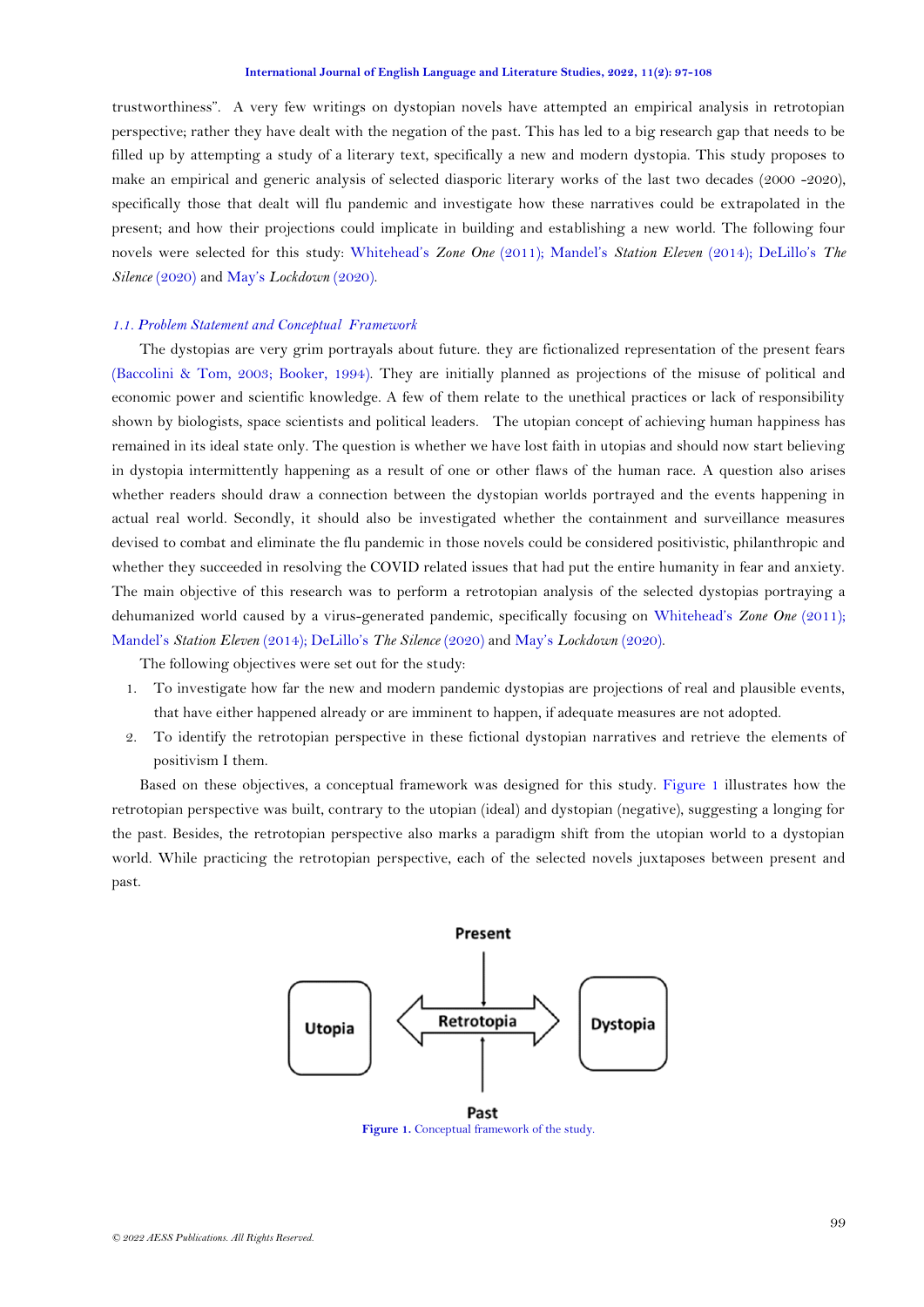The retrotopian perspective has been strongly felt in most modern speculative fiction, and a need was felt to examine whether the retrotopian perspective can potentially become a generic experimentation or it is just a casual and fictional enterprise of the author's imagination. It is hoped that these study findings will expand the horizon of the research domain of dystopian literature and its ideology to include the theoretical underpinnings of the retrotopian elements.

# **2. LITERATURE REVIEW**

The dystopian novels present dehumanized psychological warfare, alienation and marginalization. They portray a world under political and economic repression exerted by the totalitarian states, and a post-apocalyptic world struggling to revive from nuclear war [\(Gomel, 2000\)](#page-10-6). The Orwellian nightmare, the Kafkaesque's bizarre bureaucracy, and extra-terrestrial tales of Asimov and Arthur Clarke are a few examples which were seen as cautionary tales about a very grim future. However, with a lot of positivism spread by social media, scientific and philanthropic initiatives by the human race globally, most of these dystopian projections were either proven wrong or steered towards their logical conclusion [\(Bozóki, 2020;](#page-9-4) [Bussière, 2020;](#page-9-5) [Gomel, 2010;](#page-10-7) [Stock, 2018\)](#page-11-3).

The world is once again flooded with 'new' and 'modern' dystopias, but this time the theme is pandemic [\(Aldama, 2021;](#page-9-6) [Callaghan, 2020\)](#page-10-8). COVID -19 created a state of alienation, in the name of social distancing, and also exposed the flaws of our society. [Whitehead](#page-11-0)'s *Zone One* (2011), for instance, blends literary element with the postapocalyptic world, where a virus proved a big menace to the human civilization [\(O'Gorman & Eaglestone, 2019;](#page-11-4) [Sollazzo, 2017\)](#page-11-5). Kayışcı [\(2021\)](#page-10-9) the virus has turned each infected human into a contagious cannibal zombie. Like, all other dystopias, this novel too ends with a rebuilding process where the survivors take up the mission to make the earth habitable once again. Mandel's *[Station Eleven](#page-10-0)* (2014), takes readers backwards and forwards in time, stereotyping the time during a flu epidemic which has collapsed the whole human civilization [\(Alter, 2014;](#page-9-7) [Cameron, 2014;](#page-10-10) [Huntley, 2014\)](#page-10-11). The author questions how could humanity not prevent the pandemic from wiping out a large chunk of population on this planet. The survivors of the pandemic resort to art and aesthetics (artefacts of the past) to regain the lost civilization.

Likewise, DeLillo's *[The Silence](#page-10-1)* (2020) is a dystopian narrative which delves into man's struggle to survive a crisis caused by a virus that almost obliterated the whole human race. It ends with the hope still lying in man's goodness. The book received mixed reaction from the media critics: [Marcus \(2020\)](#page-10-12) of *Los Angeles Review of Books* finds the novella not a book, but a couple of "warm-up chapters" showing the reluctance of the writer to write a book. This hints that this book is about a world where there will be no plots, no stories," he further adds. *The New York Review of Books* finds the book though "poignant and terrible" but also artistically inferior, what Edward Said might have called ironical or Adorno as "catastrophes of art."

A most recently published novel, May's *[Lockdown](#page-10-2)* (2020) is a dystopian novel set in London, which is portrayed as the center of a bird flu epidemic, which has necessitated a complete lockdown [\(Briggs, 2021\)](#page-9-8). The book, submitted in 2005, was rejected by several publishers, calling it a very "scary narrative" and "unrealistic", however, the author claimed having done a lot of research to write this novel [\(Elassar, 2020\)](#page-10-13). The question raised in this novel is what if this pandemic started in London and the whole city is completely locked down. Peter May writes in the Preface of the book, "British editors at the time thought my portrayal of London under siege by the invisible enemy of H5N1 [bird flu] was unrealistic and could never happen – in spite of the fact that all my research showed that, really, it could" [\(May, 2020\)](#page-10-2). However, with the outbreak of the COVID-19, when May resubmitted the manuscript to the publisher, it was readily accepted.

When Thomas More wrote *Utopia* in the 16th century, he started the tradition of writing utopian narratives of ideal places, islands, remote locations ruled by a benevolent sovereign state with utmost humanitarian feelings. Later, in 19th and 20th centuries, scientific nightmares and totalitarian regimes took over the utopian tradition and a generic shift was seen to call such narratives as anti-utopias or dystopias. This was the evidence that we had lost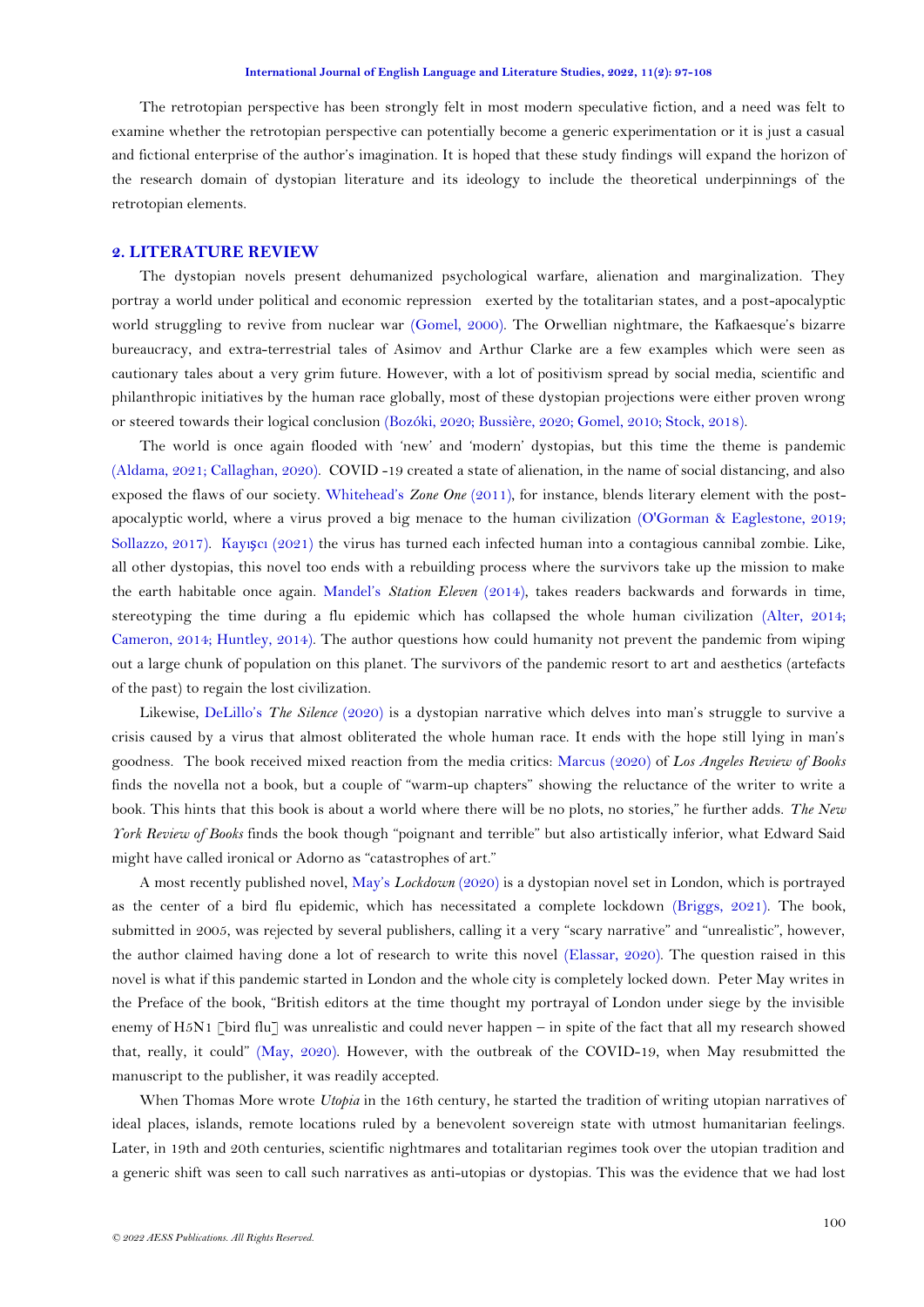faith in utopias or their futuristic vision is so idealistic that it seems to be impossible to attain them. In the recent times, utopias have emerged again, but this time the vision is focused not on the future but on the past, not on an idealistic future-to-be-created but on an abandoned past, and such utopias could be called retrotopia.

The emergence of a retrotopia can be seen interwoven with the ever-widening gulf between the past and the future—the gulf between the already accomplished things that are part of the past and things to be accomplished in future. The retrotopian perspective was recently examined by Zygmunt Bauman (1925-2017), who identified that the said gulf has however remained widened as mankind has not been able to deliver the promises that future made, resulting in a disillusionment about technology, and with every idea that symbolizes growth in future [\(Bauman,](#page-9-2)  [2018\)](#page-9-2). A serious kind of mistrust is seen in the human ability to achieve the future aspirations. Hence, like utopian and the dystopian vision seen in the 18th and 19th centuries, in the works of HG wells, George Orwell, Aldous Huxley and several sci-fi writers, the retrotopian vision is also created from the urge to rectify the failures of the present—not by a futuristic vision but by a renaissance, a resurrection of forgotten past. The past was seen as a potential and genuine reservoir of positive energy, with the ability to draw a "road-map" for a better world. The retrotopia was seen as a generic experiment in the tradition of utopia and dystopias as writers had lost all faith in the utopian concept of building an alternative society in the future, rather, they found it an easier path to turn to the past, buried in time but not yet dead.

Inspired by Bauman's treatise of retrotopia, there was another futuristic fiction with the same title *Retrotopia* [\(Greer, 2016\)](#page-10-14). [John Greer](https://www.amazon.com/John-Michael-Greer/e/B001IOFELW/ref=dp_byline_cont_book_1) places this novel in the year 2065 when the post-civil war in the United States has fallen apart into small fragments, and new nations rival one another on economic and political issues. Amidst these small nations, wrecked by poverty, civil tensions, high-tech skyscrapers, and starving slums, there arises a small nation called Lakeland Republic in the Midwest America. It is a state isolated from the rest by closed frontiers and trade embargos. The new administrators do not talk about futuristic economics or speculative political or diplomatic adjustments, but seek directions from the past, from the history which once again is revived. The post-civil war republics of the United States aim to model themselves not as per the future aspirations but upon the past.

Both Bauman and Greer seem to be engrossed with nostalgia, recoiling themselves into an imagined past, deriving inspiration from the past to build a utopian yet achievable nation. In their new imagined world, things are better managed and organized, however, each flowing into a sort of liquid, malleable society that looks retrospectively backward into the past, modeling a future upon the past. The current study is an attempt to analyze the feasibility of adopting such a retrotopian perspective in solving the issues faced in the present.

# **3. RESEARCH METHODOLOGY**

A qualitative research design was adopted to carry out this research. The qualitative approach requires a descriptive and narrative rhetoric in order to find the answers to the 'how' and 'why' questions [\(Yin, 2011\)](#page-11-6). Therefore, while finding answers to 'how' and 'why' questions, this study simultaneously focused on the events and themes of each novel sampled for this study. The non-probability, purposive sampling method was adopted to select the novels. The only criterion was that the selected novel must be written as a cautionary post-apocalyptic tale of a pandemic. Another advantage of a qualitative research method is that the researcher is able to see the events and themes in 'multiple contextual factors' [\(Creswell & Poth, 2007\)](#page-10-15), with a constructivist approach [\(Guba & Lincoln,](#page-10-16)  [1982\)](#page-10-16) and with participatory perspectives [\(Mertens, 2003\)](#page-11-7). For this reason, it was easier to adopt varied and contextual critical strategies to analyze the retrotopian perspective in each text constructively. A close reading of the text further helped to make an in-depth study vertically as well as horizontally.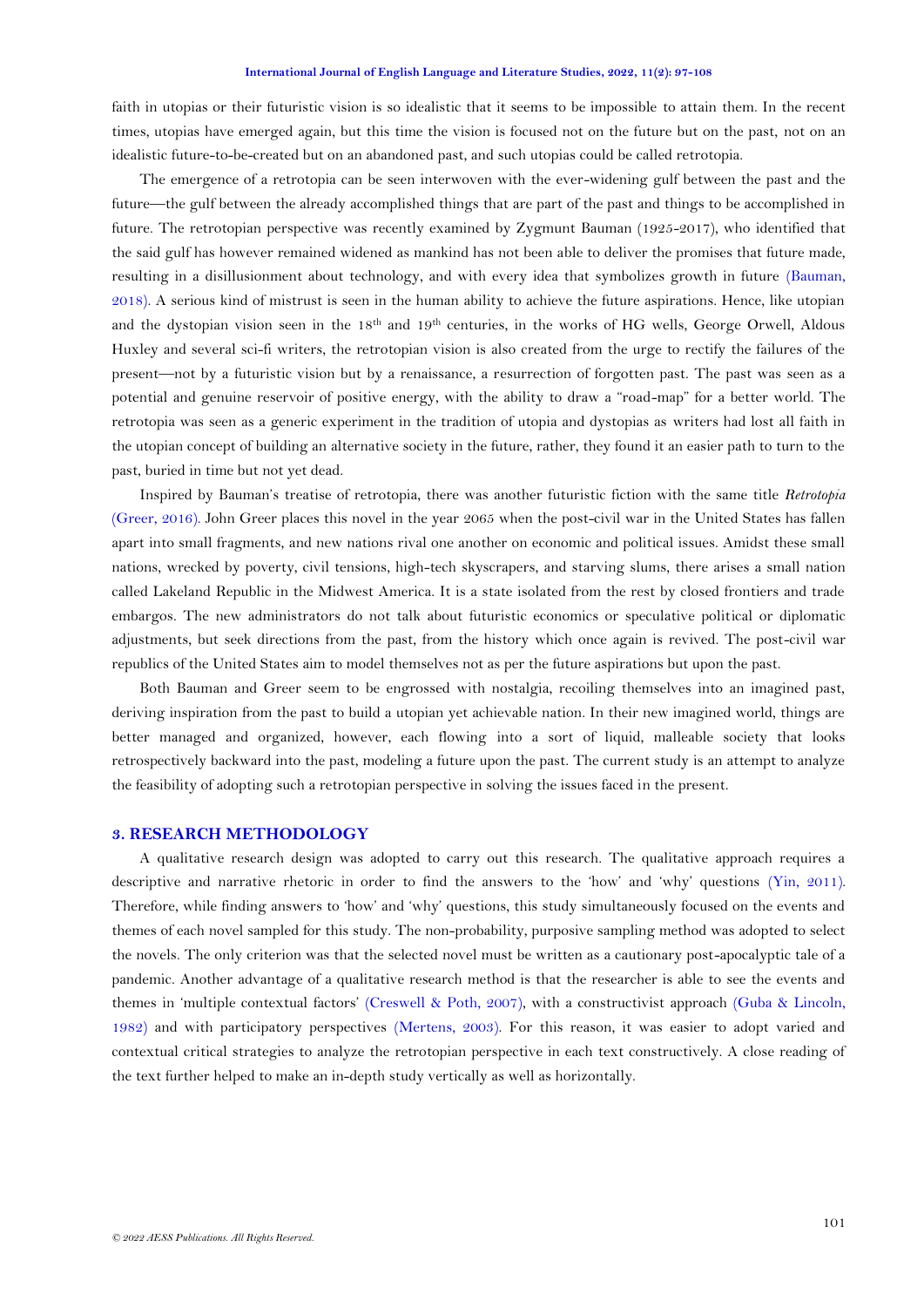#### **4. RESULTS AND FINDINGS**

# *4.1. Zone One* [\(Whitehead, 2011\)](#page-11-0)

The novel *Zone One* is a third-person narrative where the protagonist Mark Spitz describes how the deadly plague is transforming humans into zombies, or "skels" and "stragglers". Once a healthy human is bitten by these zombies, s/he is also turned into a fellow skel like them, thus necessitating every healthy human being to "quarantine" or find a place where zombies cannot find the access. Mark Spitz "quarantines" a small area in Manhattan, described as Zone One, where he plans to restore healthy living conditions and inhabitate a zombie-free society. Interestingly, the retrotopian perspective surfaces in the novel when Mark recreates the life before the plague, through flashbacks, revisiting in his thoughts his school, work place and recreating the lost relationships, intermittently longing to change his present into a life one like his past.

However, Mark's past is not much significant as he had few friends and not too many societal acquaintances, which fills in him the emptiness. Still he wants to preserve those small memories, with the hope of resurrecting them one day, and falls reluctant to dive into flashback any longer since he realizes that if he lingers on the past, or clings too close to his past, he would end up dying or gets infected soon by the contagious plague. So, he decides to sweep the apocalyptic city by killing skels and contribute in rebuilding a plague-free, habitable place for human to live, which he calls Zone One. His longing for the past was seen to be the motivation to excel at his job as a sweeper. The excess use of flashbacks in the novel highlights the retrotopian perspective, suggesting how a constant reference to the past can help reconstruct the present and the future. Finally, Mark Spitz and his sweeper team succeeds in building a border wall that separates Zone One from the rest of zombie-ridden New York city.

Whitehead also conceives a government run by the bourgeois to fight the plague-affected cities. The task assigned to the new government is to optimize the survival of the humans, full of optimism. Refugee camps are built across the country, cleanup campaigns start in Manhattan and surrounding places to resettle the survivors. These survivors are trained and equipped with sanitized weapons to kills skels in order to stay alive. The novel ends by showing gratitude to broader humanitarian institutions of the past like democracy, benign authoritative structures, and a reliable governance. Mark Spitz thus survives as a strong human among zombies with the apocalyptic warning that if these institutions are not rebuilt, the world is going to end soon.

### *4.2. Don DeLillo's 'The Silence'* [DeLillo \(2020\)](#page-10-1)

The novel *The Silence* is truly retrotopian right from the beginning as it projects a world that has witnessed the "Death" of technology, end of the digital age suggesting a return to a time that was more stable. [DeLillo \(2020\)](#page-10-1) chose Albert Einstein's oft-quoted phrase to begin the novel: "I do not know with what weapons World War III will be fought, but World War IV will be fought with sticks and stones." What Einstein feared in future was a nuclear war, which if took place, would end the whole world, taking humanity back to the Paleolithic period of stones and sticks.

The novel, *The Silence* [\(DeLillo, 2020\)](#page-10-1), presents the post-plague world of 2022, after a catastrophic pandemic. The novel begins with a plane flying steadily for quite some time suddenly feels turbulence and starts losing altitude, all screens turn blank, and all signals get disconnected. On the ground, all cities face a disruption, with all phones and networks dead, laptops "lifeless" and technology "dead." Some call it a Chinese cyberwarfare, others "internet apocalypse" or an "extraterrestrial" attack. Symbolically, and in a more a retrotopian way, Martin who was lecturing on modern space and time, suddenly halts at the trinity of Einstein, Heisenberg and Gödel, and would not go further signifying "relativity, uncertainty, incompleteness" all together, while Max who was playing a game finds the machine reciting "Jesus, or good Christ." These incidents were interpreted as errors not only of quantum physics or technology failure, but also errors of time.

Everywhere there is apocalyptic silence and timelessness, a vacuum. Events started happening simultaneously, denying the relativity theory which proposed that no events can be "absolutely simultaneous" but one followed the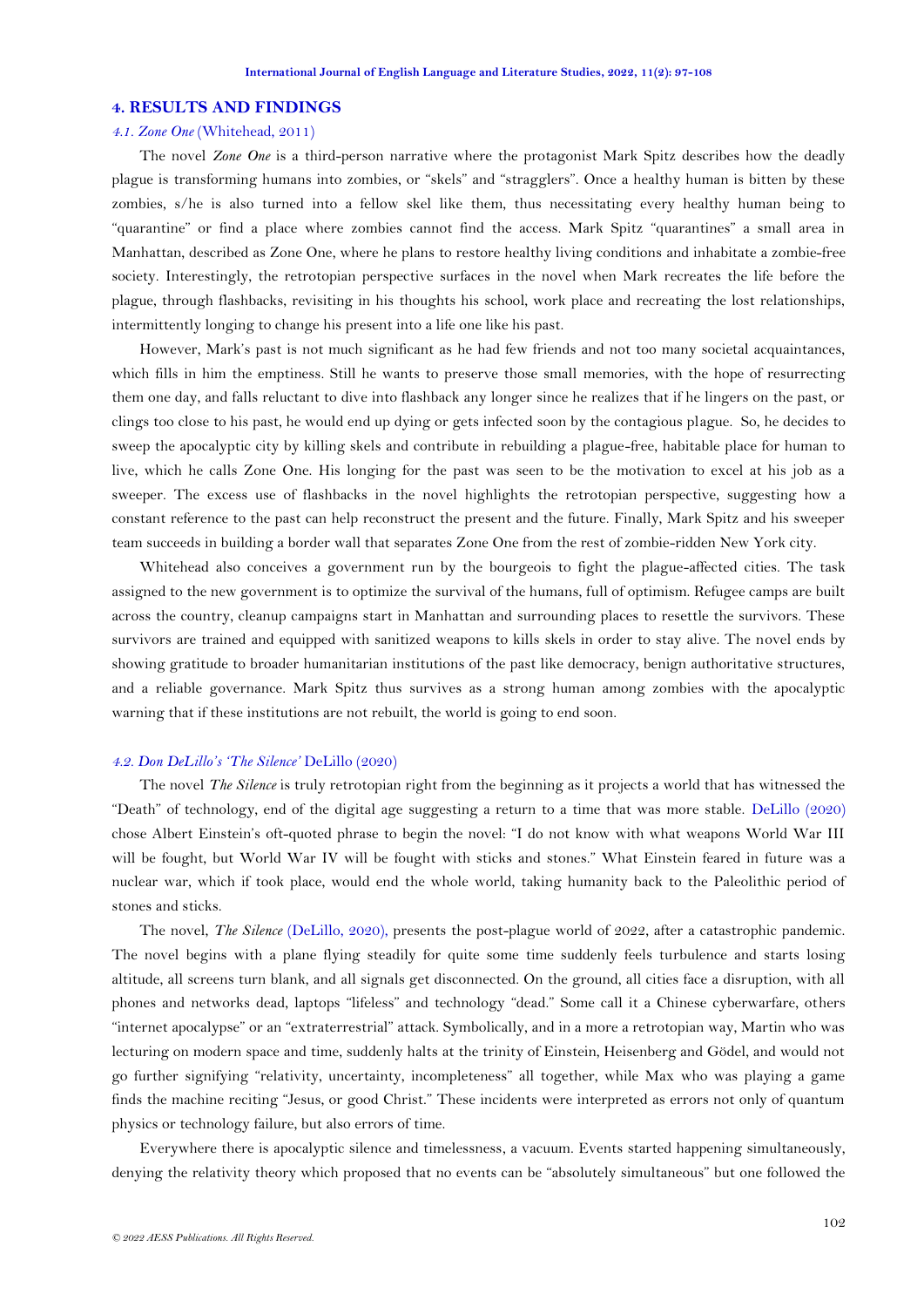other refuting the theory of cause and effect. Technology which connected people had suddenly stopped. The novelist DeLillo seems to be hinting that the world would not end by a nuclear apocalypse but in silence. There is no sound while the ice melts on poles, or the sea waves rise almost in silence. This was suspected as the aftermath of the plague which had completely silenced human brains to access their external machines, hard disks, computers, and storage devices. The human debility and destitute stretched rapidly across places. The novelist suggests that all human minds were "digitally remastered," which could be the ill effect of digital addiction as well.

*The Silence* thus depicts how the current moment, a prolonged pause or a time interval, gives all humans an opportunity to break down and reinvent themselves. The novel concludes with this message, loud and clear, that money, war, politics, and technology only intoxicate the human brain and take men into oblivion. When a man reaches that state, he severs all connections and relationships. Individualism is no longer a way of life, since all images disappear from screens, and those of individuals too. Such an end echoes the subject of DeLillo's previous novel, *Zero K,* wherein man used technology to stop aging and preventing the humanity from disease, and thus subverting death. *The Silence* shows that too much dependence upon technology could lead humans to be deprived of the technology itself, thus resigning to death, not to individual death but to the death of the whole humanity, whole culture, the whole era, and the death of time.

DeLillo thus succeeds in depicting a chaotic and apocalyptic world, but like Arthur Clarke and Isaac Asimov, adds philosophical reflections of the human self. The argument of the novel is making humans realize the significance of the past. Einstein's phrase of "sticks and stone" in the context of the novel's dystopian world, acquires a different meaning. It refers to a retreat into the past, not to look outside toward an ambiguous technology-aided future but inwards to respond to the internal prophetic voice that would align the individual back to the human self.

### *4.3. Station Eleven [\(Mandel, 2014\)](#page-10-0)*

*Station Eleven* is a story of a mysterious flu pandemic that swept the entire world, killing "99 percent of the population" within a few days. Winner of the Arthur C. Clarke Award and named as one of the best books of the year by *The Chicago Tribune*, *Station Eleven* takes readers back-and-into time, making emotional connections. between its characters and the past. It projects a world 20 years after the flu apocalypse, therefore, returns to the past to juxtapose present with the time 20 years ago [\(De Cristofaro, 2018\)](#page-10-17). This is a story of Kirsten Raymonde, an art performer, one of the survivors of the Flu. She was a young child when the pandemic occurred, but she still remembers the trauma, and often strives to piece together her lost identity, parents, and friends. Her memories are vague so she wishes to travel in the quest for her past, seeking to rebuild the past, believing that "survival is insufficient" [\(May, 2020\)](#page-10-2).

Being the author's mouthpiece, Kirsten Raymonde, is also an art enthusiast who believes that true survival lies in "art, faith, memory, passion and human connection". Mandel pleads, "Art is such a human thing and it shines a light on the darkness of an apocalypse …. That is what Station Eleven is. It is a light on the darkness" (2014: 54). Through her novel, Mandel journeys into several facets of art. *Station Eleven* depicts art transcending survival, having the potential to build new passions, new purpose, and a new way of being human. As a testimony, Kristen is shown involved in Shakespeare's plays, which are not only reminders of a glorious artistic past that the world has lost, but also an attempt to narrate a human story. Art never succumbs to pandemic; it is rather helpful to connect humans with the past. The retrotopian perspective becomes more distinct when Kristen's theatre group travels extensively to perform Shakespeare and disseminate the lost culture with people, and thus attempting to revive the society by returning to traditional art. The novel's message does not surprise the readers, as Mandel is searching solace for the traumatized survivors of the apocalypse in art, music, theatre and making new friends.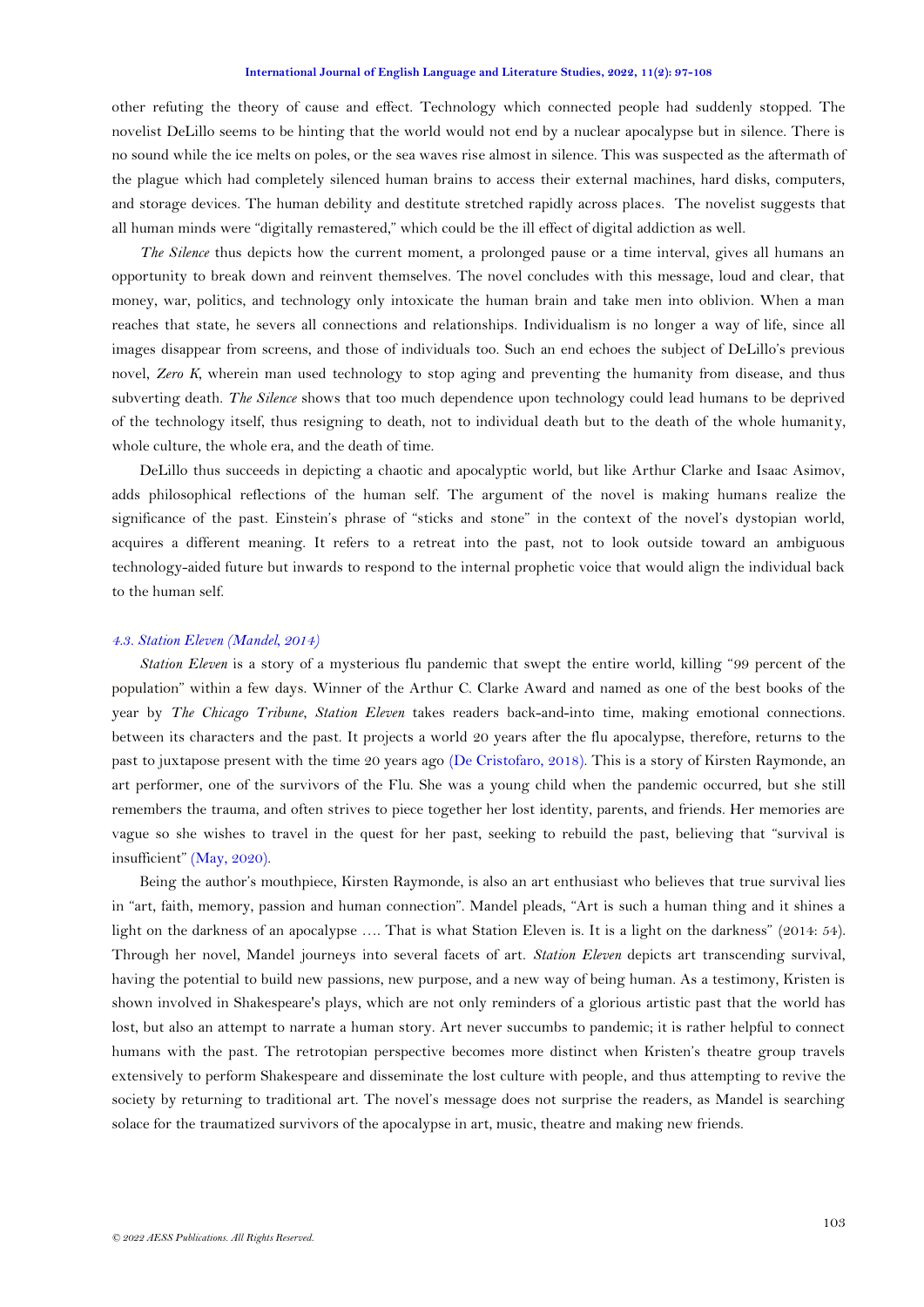### *4.4. Lockdown* [\(May, 2020\)](#page-10-2)

The next novel *Lockdown* is though a crime thriller, but written in the backdrop of bird flu pandemic, caused by an H5N1 bird flu virus allegedly and artificially mutated into a human laboratory. Although written in 2005 after the bird flu epidemic, the novel was rejected by the publishers for being "unrealistic" and that the events described in the novel "could never happen" [\(May, 2020\)](#page-10-2). What May had hypothesized in 2005 that the whole society would be locked down in their homes; the home would be a place of imprisonment and complete surveillance; and there would be no privacy as the threat of police intervention would always loom. The COVID-19 pandemic proved all these premises true, depicting homes as places deficient of warmth, love, care and attention, even for your loved ones who could be infected with the deadly virus.

The story of the novel is narrated by Dr Amy, the novel's central protagonist, who reminisce the past, the prepandemic era, when her home was a warm place, where she found comfort and protection. Due to the pandemic, London had been under indefinite lockdown, engrossed with violence and chaos despite the martial law imposed. The deadly virus had claimed thousands of lives. In the very beginning of the novel, there are images of darkness and confinement, images of a house where the narrator is screaming with horror over the murder that takes place in front of her eyes. Her screams remain inside the thick walls of the old house, failing to penetrate the darkness of the night. She cannot get help from outside because the house is like a dungeon, a frightening place. "There is no way out," May constantly reminds the readers [\(May, 2020\)](#page-10-2).

Amidst this horror, Amy imagines her father extending his hand towards her. The trauma suddenly changes into a positive feeling, where home is associated with family and parents. Amy cannot see his father's face, but she can hear him smile. 'Come to Daddy,' he says softly." [May \(2020\)](#page-10-2) this gesture of familial love and endearment between father and child stands as a sharp contrast with the murderer still in the house. The horror is also juxtaposed with "freshly painted doors, and windows with clean, white net curtains," [May \(2020\)](#page-10-2) which are but ideal signs of a middle-class home-making. Despite her father's virtual presence, Amy sees home as a prison, a slaughterhouse that locks her down. She suffers from claustrophobia which adds to the thrill and horror in the story [\(Heinz, 2021\)](#page-10-18). At the end of the novel, Amy raises the question of social inequalities and racial discrimination, that are in sharp contrast with the natural habitat that was once provided to the racialized underclass in this very London city.

### **5. DISCUSSION**

This study endeavored to study the new pandemic dystopias as fictional representations of real and plausible events. The novels chosen for the study included DeLillo's *[Zone One](#page-10-1)* (2020); Mandel's *[Station Eleven](#page-10-0)* (2014); DeLillo's *[The Silence](#page-10-1)* (2020); [Whitehead](#page-11-0)'s *Lockdown* (2011)The underlying similarity in these novels is that they are reactions to flu-pandemics and events related to it. The main objective of this study was to examine the retrotopian perspective of these dystopian narratives in order to understand the elements of positivism in them.

The study concedes both retrotopian perspective in the context of the four pandemic novels chosen for this study. The retrotopian perspective seems to be preferred by each of the novelists, unlike the traditional utopian and dystopian writers. Each of these four writers projects an ideal past as the more plausible solution to their traumatic present rather than speculate a better future. For instance, in *Zone One*, while Mark Spitz goes into flashbacks, he preserves the past memories to end his emptiness [\(Sorensen, 2014\)](#page-11-8), Max in *The Silence* rejoices at the death of technology and returning to the more stable past, Kirsten Raymonde in *Station Eleven* resorts to Shakespearean plays as the link to connect humans with the pre pandemic past and Dr Amy in *Lockdown* finds solace in recreating her father's memories in the traumatized present.

The protagonists in each of these four novels suffers traumas and witnesses the apocalypse both internally and externally. Each of these protagonists appears to be engaged in a quest into the past and searching for the lost identity. This is consistent with the views of the sociologist Zygmunt Bauman, who believed that humans take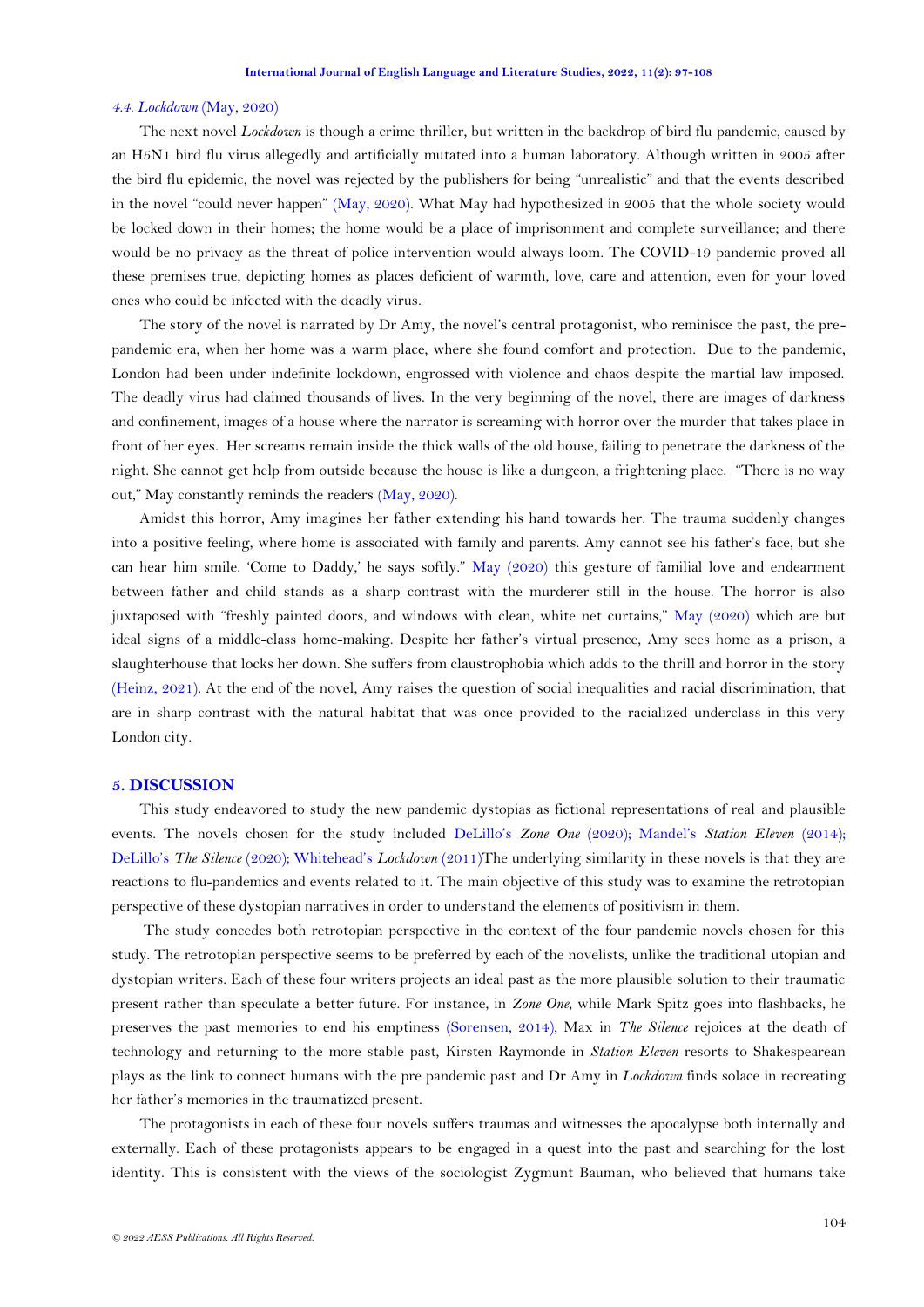pleasure in recollecting the past because it can be "remodeled at will", and that it provides "blissful omnipotence" absent in the present. Bauman also echoes the underlying messages of these pandemic dystopias, each of which is associated with regression into the past, a renaissance of more stable life patterns. Bauman calls it "social degradation" of an "impending catastrophe" in sharp contrast with the past, the retrotopian perspective, that offered "privatization of happiness" to the ones suffering the trauma of the present. In case of any obstacle in rebuilding the past, Mandel suggests in *Station Eleven* to use the power of imagination not only to survive happily but also to define new paradigms to understand the present and the future [\(Leggatt, 2018\)](#page-10-19). In an interview, Mandel confessed that reliving the past memories helped her create fiction, to structure the plot in a "non-linear" fashion with completely different perspectives [\(Feldner, 2018\)](#page-10-20).

All these dystopian tales cannot be termed as fully novels of fantasy as they are rooted in the reality. The death of technology is announced in *The Silence* because the author thinks that the technology that was promised could not arrive, rather humanity has to face adverse results of technology. Technology has created social- cultural and spiritual barriers between humans in the name of infrastructural and economic benefits. In *Zone One,* the world is infected with insecurity and violence, which is projected in the form of Zombies multiplying in "skels" and "stragglers". The fear and anxiety, and the constant surveillance of the governments in the contemporary world are examples of instability that the entire world is witnessing today. The dystopian worlds in *Station Eleven* and *Lockdown* hint at these anxieties and fragmented individualism, negating social and familial bliss. Hence, instead of turning towards future, the tide in these dystopias swing towards the past, to reorient the people's mindset and take a U-turn, as Bauman termed in his retrotopia.

Bauman is highly acclaimed as a "utopian postmodernist" [\(Kellner, 1998\)](#page-10-21) and this reflects in his theory of retrotopia. Its echo is seen in Dr Amy's vision of her father or in Mark Spitz's flashbacks, both aiming to recreate old social bonds of their families and community. The post-modernistic element is clearly evident in their attempt to break the present barriers and relocate stronger, new bonds [\(Heffernan, 2008;](#page-10-22) [Rosen, 2008\)](#page-11-9). Such a post modernistic thinking also echoes in Freudian principle of discontentment [\(Freud, 1921\)](#page-10-23) or the 'welfare nostalgia' [\(Fenger, 2018\)](#page-10-24) which are just examples of a nostalgic rhetoric building up a retrotopian perspective. While Freud links the retrotopian feeling with fear and anxiety, or dissatisfaction with the civilization, yet craving for an aggressive revival of the past, the 'welfare nostalgia' unambiguously hints at the lost sense of "place" and a longing for "home" [\(Fenger, 2018\)](#page-10-24). This ideology is consistent with several authors, besides Bauman and Fenger [\(Hemerijck, 2013;](#page-10-25) [Mudde, 2018;](#page-11-10) [Norris & Inglehart, 2016\)](#page-11-11) who have recounted nostalgic narratives about the lost golden age, albeit in the context of "welfare capitalism," an inevitable ingredient of most dystopias. All these writers have popularized the radical, rightwing capitalistic agenda in Western Europe, their discourse about nostalgia is quite relevant in the context of the retrotopian novels.

Most of the speculative fiction until recent times were either dystopian tales about a dark future or sci-fi narratives dreaming about the fulfilment of hopes and desires; but none of them remembered the past, the faith that people nurtured, the stability that people experienced and the trustworthiness that existed between people [\(Heffernan, 2008;](#page-10-22) [Hicks, 2016\)](#page-10-26). The retrotopian perspective found in these pandemic dystopias seem to be talking about a renaissance, a revival of the past, which can be seen a deliberate negation of the futuristic visions of other speculative fiction. However, these pandemic fictions are in the nascent stage, therefore none of them speaks confidently about security and individual freedom; the retrotopian perspective only hints at the longing for the past. The protagonist in each novel discussed in this study is symbolized as Orpheus, in an unsuccessful quest for what the humanity has lost. However, each wishes a rehabilitation, a rebirth of the humanitarian model of the society, and to return to a much more civilized life style.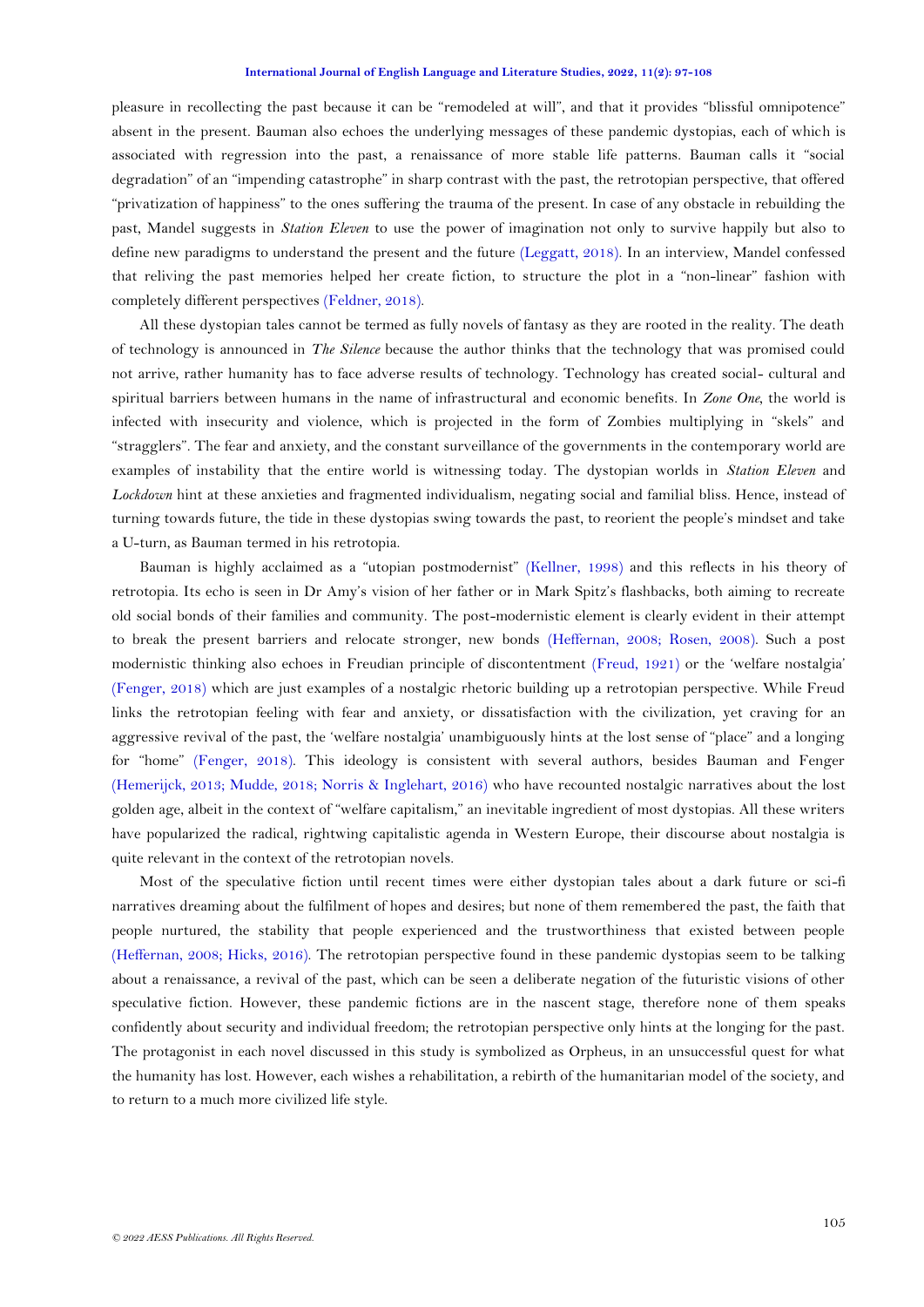#### **6. CONCLUSION**

The study has attempted to decipher the rhetoric of fear and anxiety in selected pandemic dystopias with a view to understand the retrotopian perspective in each of these tales. These pandemic dystopias witness the end of an era, the age of ideology and utopianism. Contrary to the utopian or ideal state, in fact, each of these novels announces the advent of a kind of *atopia*, a term that seems more topical in the context of these pandemic dystopias. Etymologically, *atopia* is derived from the same Greek word topos (*τόπος*) means 'place'. It would then roughly mean a "non-place," a state of a disease not localized in any particular part of the body. When widely applied in fiction, it would mean "placelessness". In a world of zombies or deadly infected virus, there is no place for any individual, no Reservation or Island where the protagonist would find comfort or a home. Each individual in this pandemic era has to struggle like Sisyphus, to live a miserable life, amidst the zombie corpses and digital garbage, announcing the death of humanity and technology together. The question that each of these novels raises is: what will replace them? Will it be organic or inorganic? Perhaps resurrection into the past is the answer, the hope in all these novels. The retrotopian perspective stands out as an optimistic vision of a renewed world state, an inspiration more than man felt with the progress of technology.

No research has so far been conducted using the retrotopian framework [\(Clegg, 2018\)](#page-10-5) hence this study would have both theoretical and practical implications. Theoretically, it would open new avenues, finding a path for the retrotopian framework into the dystopian genre. It would fill up the research gap that currently existed in the field of dystopian literature related to the past or retrospective studies. This would also open a new avenue to explore the possibility of experimenting into devising a new theory or a genre of retrotopia within the utopian or speculative fiction. In academia, the retrotopian perspective would provide an alternative model of critical analysis to interpret a dystopian text. Teachers may apply the retrotopian technique in the literary interpretation and pedagogical analysis of a literary text, particularly a dystopia. Last, but not the least, this study would stimulate interests among literature instructors to experiment this technique to interpret other types of text, namely the colonial fiction or the diaspora, which are closely related to a dystopia.

**Funding:** This research is supported by the Deanship of Scientific Research at Prince Sattam Bin Abdulaziz University (Grant number: #2021/02/19196).

**Competing Interests:** The author declares that there are no conflicts of interests regarding the publication of this paper.

### **REFERENCES**

- <span id="page-9-1"></span>Abdullah, N. M., & Nifal, N. M. (2021). Revisiting the pandemic: Salvaging hope and capturing the essence of life in emily St. John Mandel's 'Station Eleven'. *Journal of Scientific Research in Arts, (Issue , Part One (Languages and Literature)), 22*(22), 100-134.
- <span id="page-9-6"></span>Aldama, F. L. (2021). What literature tells us about the pandemic: An interview with frederick Aldama. *Journal of Critical Studies in Language and Literature, 2*(1), 24-27.Available at: https://doi.org/10.46809/jcsll.v2i1.50.
- <span id="page-9-7"></span>Alter, A. (2014 ). The world is ending, and readers couldn't be happier: Station Eleven joins fall's crop of dystopian novels. New York Times, 5 September.
- <span id="page-9-0"></span>Baccolini, R., & Tom, M. (2003). *Introduction: Dystopia and histories. Dark horizons: Sscience Fiction and the Dystopian Imagination. Ed. Raffaella baccolini and tom moylan*. New York: Routledge.
- <span id="page-9-2"></span>Bauman, Z. (2018). Retrotopia. *Spanish Journal of Sociological Research (REIS), 163*(163), 155-158.
- <span id="page-9-3"></span>Booker, M. K. (1994). *Dystopian literature: A theory and research guide*. Connecticut: Greenwood Press Print.
- <span id="page-9-4"></span>Bozóki, A. (2020). After orwell: Some thoughts on the post-pandemic world. *European Journal of Tranformation Studies, 8*(1), 26- 35.

<span id="page-9-8"></span>Briggs, D. (2021). *Lockdown: Social Harm in the Covid-19 Era*. Cham, Switzerland: Palgrave Macmillan.

<span id="page-9-5"></span>Bussière, K. (2020). Survival is insufficient: Degenerate utopian nostalgia in popular culture post-apocalyptic fiction. *Australasian Journal of Popular Culture, 9*(2), 261-275.Available at: https://doi.org/10.1386/ajpc\_00031\_1.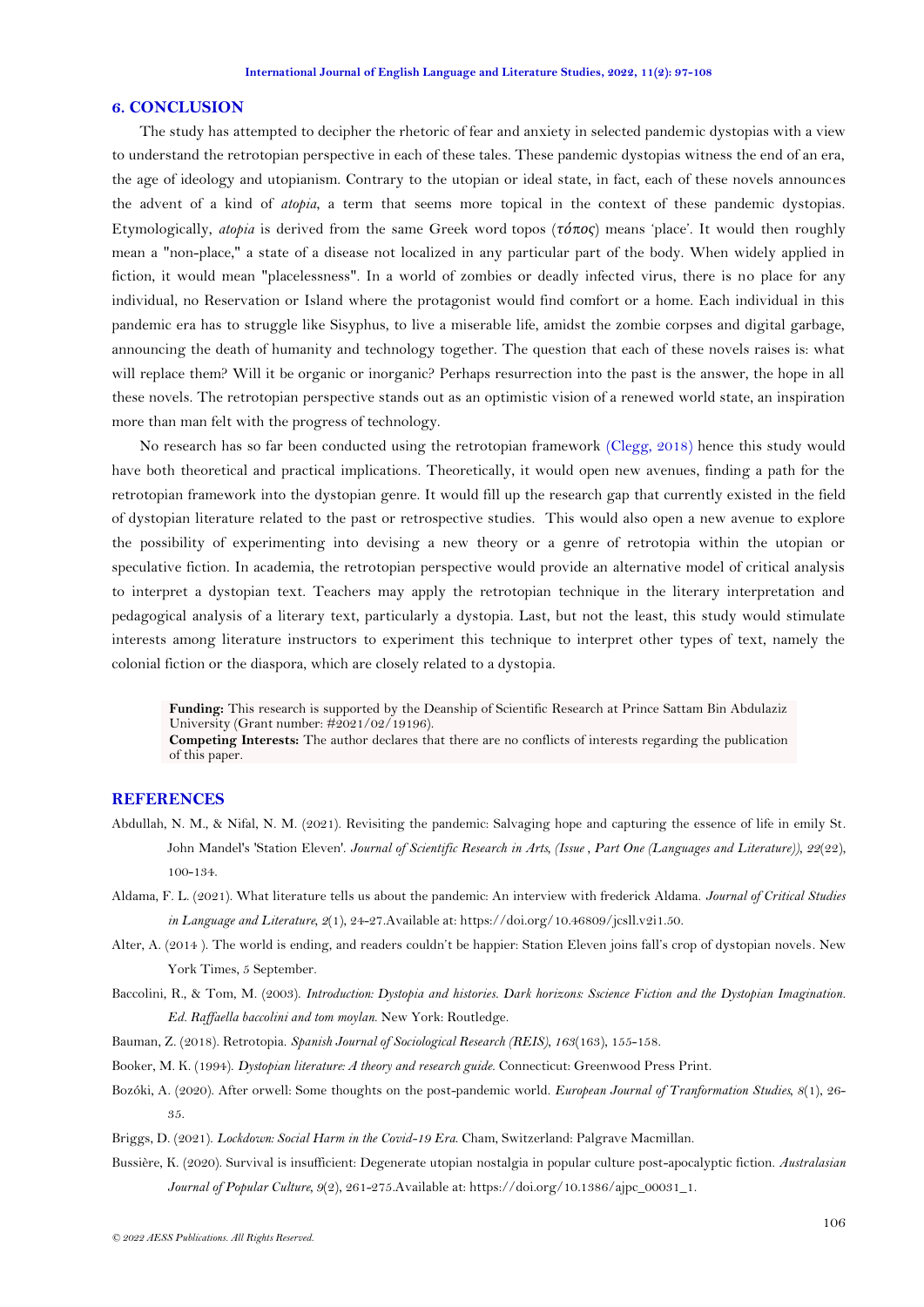- <span id="page-10-8"></span>Callaghan, C. W. (2020). The physics of a coronavirus pandemic: How to avoid impending apocalyptic or dystopian economic scenarios. *Available at SSRN 3567585*, 1-5.Available at: https://doi.org/10.2139/ssrn.3567585.
- <span id="page-10-10"></span>Cameron, C. (2014). Station eleven offers suspense and science fiction, but It Is Undoubtedly a Literary Work. Globe and Mail, 12 September. Retrieved from: http:// www.theglobeandmail.com/arts/books-and-media/book-reviews/stationeleven-offers-suspense-and-science-fiction-but-it-is-undoubtedly-a-literary-work/article20577909.
- <span id="page-10-5"></span>Clegg, S. R. (2018). Reading bauman and retrotopia. *Scandinavian Journal of Management, 34*(4), 354-363.Available at: https://doi.org/10.1016/j.scaman.2018.03.001.
- <span id="page-10-15"></span>Creswell, J. W., & Poth, C. N. (2007). *Qualitative inquiry and research design: Choosing among five approaches*. Thousand Oaks, CA: Sage Publications.
- <span id="page-10-17"></span>De Cristofaro, D. (2018). Critical temporalities: Station Eleven and the contemporary post-apocalyptic novel. *Open Library of Humanities, 4*(2), 1–26.Available at: https://doi.org/10.16995/olh.206.
- <span id="page-10-1"></span>DeLillo, D. (2020). *The silence* (1st ed.). New York: Scribner.
- <span id="page-10-13"></span>Elassar, A. (2020). A pandemic thriller, once rejected by publishers for being unrealistic, is now getting a wide release. CNN. Retrieved from: https://edition.cnn.com/2020/04/04/us/peter-may-lockdown-coronavirus-book-trnd/index.html.
- <span id="page-10-3"></span>Eringfeld, S. (2021). Higher education and its post-coronial future: Utopian hopes and dystopian fears at Cambridge University during Covid-19. *Studies in Higher Education, 46*(1), 146-157.
- <span id="page-10-20"></span>Feldner, M. (2018). "Survival is insufficient": The Postapocalyptic Imagination of Emily St. John Mandel's Station Eleven. *ANGLICA-An International Journal of English Studies, 27*(1), 165-179.
- <span id="page-10-24"></span>Fenger, M. (2018). The social policy agendas of populist radical right parties in comparative perspective. *Journal of International and Comparative Social Policy, 34*(3), 188-209.Available at: https://doi.org/10.1080/21699763.2018.1483255.
- <span id="page-10-23"></span>Freud, S. (1921). Group psychology and the analysis of the ego (Standard Edition ed., Vol. 18, pp. 69-143). London: Hogarth Press.
- <span id="page-10-7"></span>Gomel, E. (2010). *Postmodern science fiction and temporal imagination*. London: Continuum.
- <span id="page-10-6"></span>Gomel, E. (2000). The plague of utopias: Pestilence and the apocalyptic body. *Twentieth Century Literature, 46*(4), 405- 433.Available at: https://doi.org/10.2307/827840.
- <span id="page-10-14"></span>Greer, J. M. (2016). *Retrotopia*: Smashwords Edition.
- <span id="page-10-16"></span>Guba, E. G., & Lincoln, Y. S. (1982). Epistemological and methodological bases of naturalistic inquiry. *Educational Communications and Technology Journal, 30*(4), 233-252.
- <span id="page-10-22"></span>Heffernan, T. (2008). *Post-apocalyptic culture. Modernism, postmodernism, and the twentieth-century novel*. Toronto: University of Toronto Press.
- <span id="page-10-18"></span>Heinz, S. (2021). Lockdown! Re-assessing home in covid-19 British fiction. *Hard Times Magazine, 105*, 71-79.
- <span id="page-10-25"></span>Hemerijck, A. (2013). *Changing welfare states*. Oxford: Oxford University Press.
- <span id="page-10-26"></span>Hicks, H. J. (2016). *The post-apocalyptic novel in the twenty-first-century: Modernity beyond salvage*. Basingstoke: Palgrave.
- <span id="page-10-11"></span>Huntley, K. (2014). Station eleven: Booklist review, Retrieved from: https://www.booklistonline.com/Station-Eleven-Emily-St-John-Mandel/pid=6862248
- <span id="page-10-9"></span>Kayışcı, A., B. (2021). Urban apocalypse, global precarity, and uncanny liminality in Colson Whitehead's Zone One and Ling Ma's Severance. *Critique: Studies in Contemporary Fiction, 62*(1), 1-14.
- <span id="page-10-21"></span>Kellner, D. (1998). Zygmunt Bauman's postmodern turn. *Theory, Culture & Society, 15*(1), 73-86.
- <span id="page-10-19"></span>Leggatt, M. (2018). Another world just out of sight': remembering or imagining Utopia in Emily St. John Mandel's Station Eleven. *Open Library of Humanities, 4*(2), 1–23.
- <span id="page-10-0"></span>Mandel, E. S. J. (2014). *Station eleven*. London: Picador.
- <span id="page-10-12"></span>Marcus, G. (2020). *Real life rock top 10*. Los Angeles: Review of Books.
- <span id="page-10-2"></span>May, P. (2020). *Lockdown*. London: Riverrun.

<span id="page-10-4"></span>McMillan, G. (2022). *The Routledge companion to literature and class*: Routledge, Taylor & Francis Group.